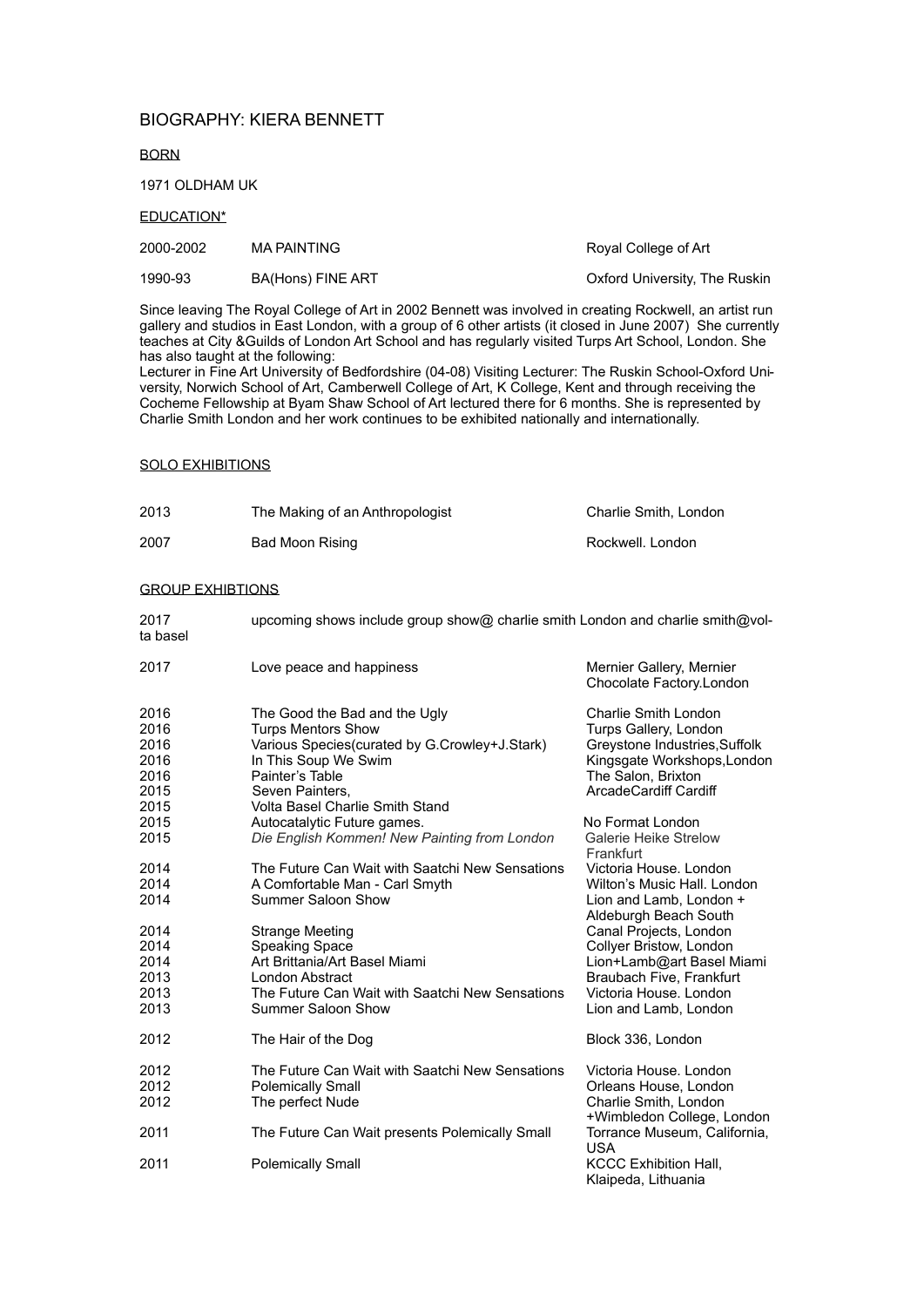| 2011 | The Beard                                            | Charlie Smith, London                  |
|------|------------------------------------------------------|----------------------------------------|
| 2010 | The Future Can Wait (Ellis-Rumley Projects)          | Shoreditch Town Hall, Lon-             |
| don  |                                                      |                                        |
| 2009 | The Future Can Wait (Ellis-Rumley Projects)          | Old Truman Brewery, London             |
|      | New London School                                    |                                        |
| 2009 |                                                      | Gallerie Schuster, Berlin              |
| 2008 | The Future Can Wait (Ellis-Rumley Projects)          | Old Truman Brewery, Lon-               |
| don  |                                                      |                                        |
| 2008 | The London Book of The Dead Show                     | St Pancras Church Crypt,               |
|      |                                                      | London                                 |
| 2008 | <b>Precious Things</b>                               | High Lanes Gallery, Drogheda,          |
|      |                                                      | Ireland                                |
| 2008 | The Past is History                                  | Changing Role Gallery,                 |
|      |                                                      | Naples+Rome. Italy                     |
|      |                                                      |                                        |
| 2008 | Golden Record                                        | Collective Gallery, Edinburgh          |
| 2007 | Hung Drawn Quasi Stellar Object                      | Portman Gallery, London                |
| 2007 | The Future Can Wait                                  | Charlie Smith and NLK,                 |
|      |                                                      | London                                 |
| 2007 | Nature and Society                                   | Dubrovacki Muzeji, Dubrovnik           |
| 2006 | Fuckin' Brilliant! Maji Yabai!                       | Tokyo Wondersite, Shibuya,             |
|      |                                                      | Tokyo                                  |
|      |                                                      |                                        |
| 2005 | Acid Drops and Sugar Candy                           | Transition+ Fosterart, London          |
| 2005 | <b>Real Strange</b>                                  | Lounge Gallery, London                 |
|      |                                                      |                                        |
| 2005 | Heaven and Earth                                     | The Hackney Empire, London             |
| 2005 | Into the White                                       | The Hat Factory, Luton                 |
| 2005 | Under the Bridge                                     | Castleford Project, Castle-            |
|      |                                                      |                                        |
| ford |                                                      |                                        |
| 2005 | "if you go down to the woods today"                  | Rockwell, London                       |
| 2004 | <b>Cocheme Fellow Show</b>                           | Byam Shaw School of Art,               |
|      |                                                      | London                                 |
| 2004 | John Moores 23                                       | Walker Art Gallery, Liver-             |
| pool |                                                      |                                        |
|      |                                                      |                                        |
|      |                                                      |                                        |
| 2004 | <b>First Assembly</b>                                | The Ragged School, London              |
| 2004 | Collage                                              | Bloomberg Space, London                |
| 2004 | Model Village                                        | The Old Shoe Factory, London           |
| 2004 | Cut Up                                               | James Colman Gallery,                  |
|      |                                                      | London                                 |
| 2004 |                                                      |                                        |
|      | One Night Stand                                      | Pearl Projects, El Montan              |
|      |                                                      | Motor Hotel, San Antonio,              |
|      |                                                      | Texas                                  |
| 2003 | Snow                                                 | Transition Gallery, London             |
| 2003 | Portrait of the Artist as an Exquisite Corpse        | 39, London                             |
| 2003 | <b>Full English</b>                                  | MOT Gallery, London                    |
| 2003 | Drawing Room                                         | The Union, Soho, London                |
|      |                                                      |                                        |
| 2003 | The New Topography                                   | Geoffrey Young Gallery,                |
|      |                                                      | Massachusetts                          |
| 2003 | Into The Grey                                        | Cover Up, London                       |
| 2003 | Rockwell                                             | Rockwell, London                       |
| 2002 | <b>Reverse Engineering</b>                           | Pearl, London                          |
| 2002 | New Contemporaries                                   | Static, Liverpool + Barbican,          |
|      |                                                      | London                                 |
| 2002 | <b>Full House</b>                                    |                                        |
|      |                                                      | FNR Projects, Camden,                  |
|      |                                                      | London                                 |
| 2002 | Gatsby                                               | The New Lansdowne Club,                |
|      |                                                      | Hackney, London                        |
| 2001 | At Home                                              | Lennon, Weinberg Inc, New              |
|      |                                                      | York                                   |
| 2000 | Preface, International Biennale for emerging artists | The Hatton Gallery, Newcastle          |
|      |                                                      | u Tyne                                 |
|      |                                                      |                                        |
| 1999 | <b>Vistas</b>                                        | Wigmore Fine Art Gallery,              |
|      |                                                      | London                                 |
| 1998 | The Whitechapel Open                                 | The Whitechapel Art Gallery,<br>London |

# **RESIDENCIES**

Cocheme Fellow at Byam Shaw School of Art 2004